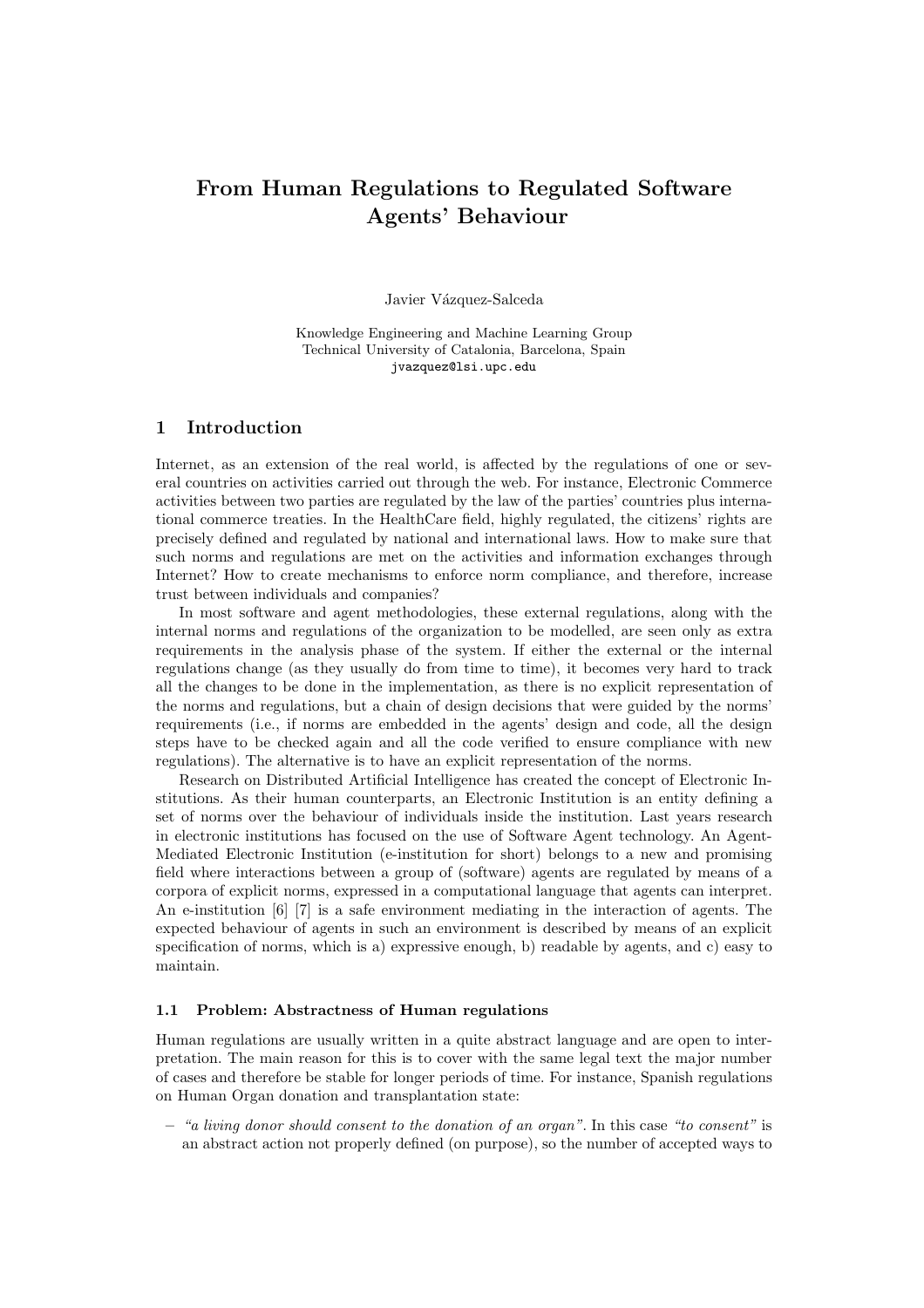give "consent" can be extended (e.g., to include electronic signed documents) without changing the law.

**–** *"the National Transplant Organization should provide for an appropriate distribution of organs"*. The term *"appropriate"* is vague (has no precise meaning) and open to the interpretation of lawyers and policy makers.

This abstraction and capability of multiple interpretations that are positive for humans pose a problem when trying to implement them on computers, where meanings should be precise and unambiguous. The main problem when designers try to include the norms in the design process of an e-Institution is that the level on which the norms are specified in human regulations is more abstract and/or general than the level on which the processes and structure of the organization are specified. Therefore we need to *translate* the norms specifically to a operational description where the impact of the norms on the behaviour of the organization can be described and modelled.

Currently in the agent systems field, there are two approaches to *Normative Systems*: those that represent norms explicitly at a very low, operational level (policies and procedures) and those that represent norms at a very high, declarative, abstract level, formally specifying norms in, e.g., deontic logic. The low level approaches allow an easy implementation as they are already *operational* in nature, but the problem arises when the correctness of the procedures and policies should be checked against the original regulations. Because of this problem, it is hard to design organizations that fully meet very complex normative specifications, and almost impossible to mantain the implemented systems if there are changes in the regulations. High level approaches are closer to the way regulations are made, so verification is easier to be done. Such approaches work on normative systems' formalization which are declarative in nature, and focus on the expressiveness of the norms, the definition of formal semantics and the verification of consistency of a given set. However, high level approaches usually use one or several computationally hard logics like deontic logic ([8, 12]). Although it is possible to capture the norms in this way and even give them a certain kind of semantics to reason about the consequences of the norms, this kind of formalization does not yet indicate how the norm should be interpreted within a certain organization. For instance, we can formalize a norm in the Human Organ Transplant domain like *"it is forbidden to discriminate on the basis of age"* (when determining the best possible recipient for an organ) in deontic logic as  $F(discriminate(x,y,age))$  (stating that it is forbidden to discriminate between x and y on the basis of age). However, the semantics of this formula will get down to something like that the action discriminate  $(x, y, \text{age})$  should not occur. It is very unlikely that the agents operating within the organization will explicitly have such an action available.

In summary, to apply norms in software agents setups, not only the *declarative* aspects of norms are important, but also an *operational* meaning.

## **2 Programme objectives**

We aim to find a connection between high-level, very expressive norm specifications and lowlevel e-institution implementations to be able to specify, design and implement organizations by means of agent-mediated e-institutions in highly-regulated domains. We have four main research lines:

- 1. to define a formal language to specify norms for agents. This language should be expressive enough for complex, highly regulated scenarios and machine-parseable.
- 2. to formally connect a specification of a set of norms (in the above-mentioned language) with an operational specification of the accepted behaviour inside an e-Institution. This connection is important for *traceability* both in the *top-down* and *bottom up* directions: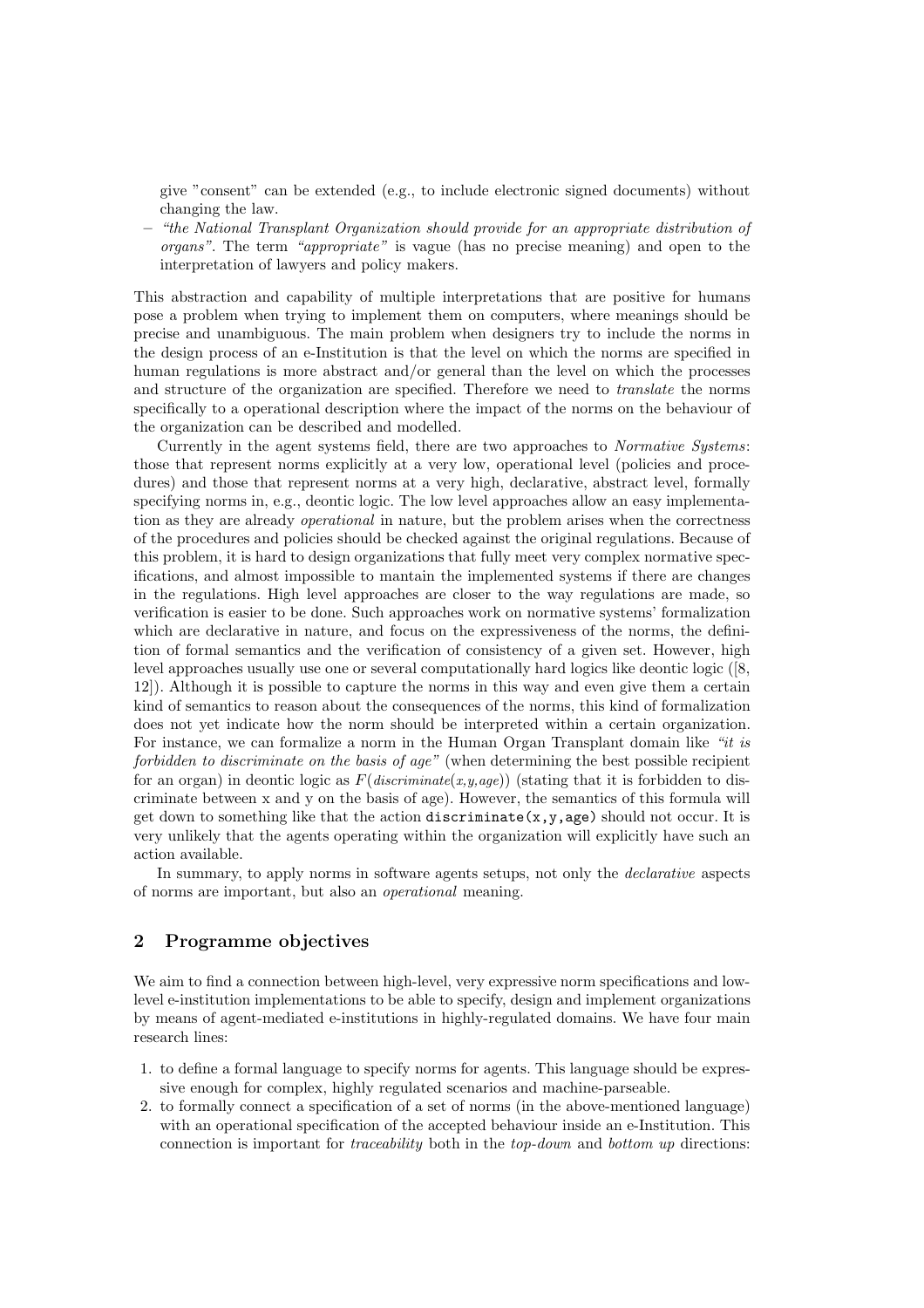- **–** *top-down*: the connection from norms to the final procedures guides the design process of the *e*-Institution, as it identifies the minimum set of restrictions that are defined by the normative framework, and eases the task of checking if the implemented procedures follow such restrictions. It also enables maintenance of the implemented system when regulations change, as the designer can trace down, for each norm to be changed, its effects in the operational specification and implementation.
- **–** *bottom-up*: agents can trace the origin of a given protocol or procedure and reason in terms of the norms the protocol/procedure implements. This allows the definition of *Normative Agents*, which are able to handle those unexpected situations that a given protocol has not considered, by reasoning in terms of the related norms and adapting their behaviour appropriately.
- 3. to extend e-Institutions platforms (such as AMELI) with the enforcement mechanisms needed to check compliance of norms by the agents interacting in the platform.
- 4. to refine the Omni framework to create a methodology and the tools to support designers in the specification, analysis, design and implementation of e-Institutions for highlyregulated environments.

### **3 Assumptions**

- 1. Norms can sometimes be violated by agents in order to keep their autonomy, which can also be functional for the system as a whole as argued in [3]. The violation of norms is handled from the organizational point of view by violation and sanction mechanisms.
- 2. From the institutional perspective the internal state of the external agents is neither observable nor controlable (external agents as black boxes). Therefore, we cannot avoid a forbidden action to be in the goals and intentions of an agent, or impose an obligatory action on an agent to be in their intentions.
- 3. Implementing norms is not implementing a theorem prover that, using the norms semantics, checks whether a given interaction protocol complies with the norms. The implementation of norms should consider a) how the agents' behaviour is affected by norms, and b) how the institution should ensure the compliance with norms. The former is related to the *implementation of norms from the agent perspective*, by analyzing the impact of norms in the agents' reasoning cycle (work on this perspective can be found in [1] [2] [4]). The latter is related with the *implementation of norms from the institutional perspective*, by implementing a safe environment (including the enforcing mechanisms) to ensure trust among parties.
- 4. In the analysis and design phases of an e-institution, developers should cover 3 dimensions: a) the **Normative Dimension** of the organization, which specifies the mechanisms of social order, in terms of common norms and rules, that members are expected to adhere to; b) the **Organizational Dimension** of the organization, which describes the structure of an organization in terms of roles and interaction structures; and c) the **Ontological Dimension**, which defines environment and contextual relations and communication aspects in organizations. In those domains with none or small normative components, design is guided by the Organizational Dimension, while in highly regulated domains the Normative Dimension is more prominent and therefore guides the design.

### **4 Approach**

1. **Type of norms**: In the legal domain, norms are descriptions of how a person (or agent) should behave in order to comply with legal standards. If we take a look at human regulations, we can observe three main types of norms: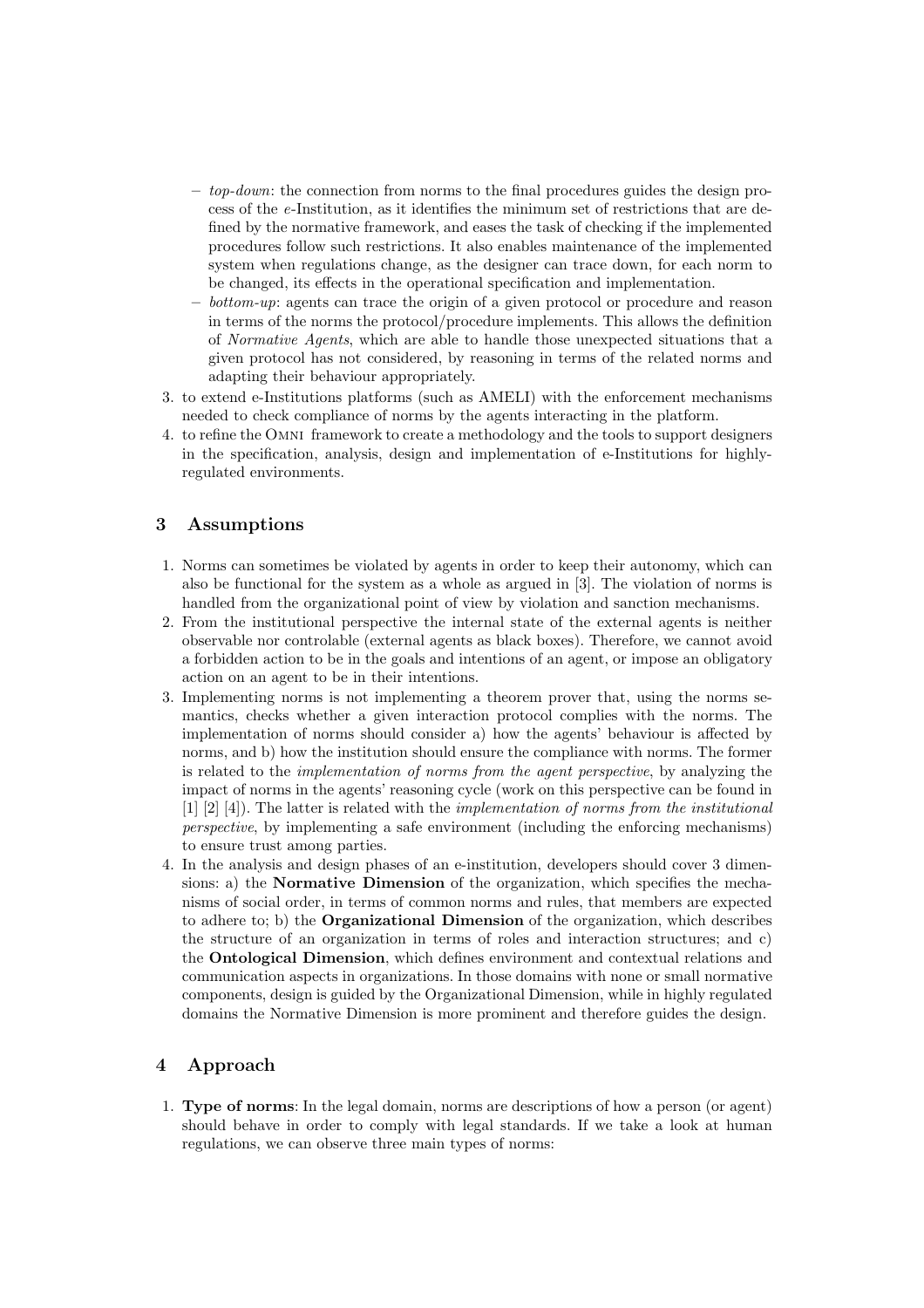- **Norms defining (refining) the meaning of abstract terms** (e.g. *"The criminal register administrator can be the Regional Police Force Commander, the Dutch National Police Force commander, the Royal Military Police Commander, the College of the Procurator-General or an official appointed by The Minister of Justice"*).
- **Norms defining (refining) an abstract action by means of sub-actions (a plan) or procedures** (e.g. *"A request for examination [of personal data] [...] is sustainable after receipt of the payment of EUR 4,50 on account [...] of the force mentioning 'privacy request' "* )
- **Norms defining obligations/permissions/prohibitions**. These can be subdivided in restrictive norms (norms permitting/forbidding actions or situations) or impositive (norms forcing an entity to do an action or to reach a state)

The first and second type of norms are important in order to define the vocabulary to be used in a given regulation, but pose no real problems for its implementation. In an agent-mediated system, these norms would be implemented in the ontology of the system and/or in the refinement process of the actions on the system. The last type of norms are the ones that define the acceptable behaviour of entities, and are the ones that pose problems. These are the type of norms we are focused on.

2. **Norm language** In order to express complex norms we use a language consisting of deontic concepts (OBLIGED, PERMITTED, FORBIDDEN) which can be conditional (IF) and can include temporal operators (BEFORE, AFTER) to be used with deadlines. Deadlines can be either *absolute* (e.g.  $23:59:0009/05/2004$ ) or *relative* (e.g. *time*(*done*(*bid*)) + 5*min*). some examples of norms in this language are:

> OBLIGED((*buyer* DO *bid*(*product, price*)) BEFORE (*buyer* DO *exit*(*auction house*)))

PERMITTED((*user* DO *appoint*(*regular user*)) IF (*access level*(*user, register,* '*full control*')))

More details about this language can be found in [10].

- 3. **Violations, sanctions and repairs**: In order to implement enforcement mechanisms that are well-found, one has to define some kind of operational semantics first. In general, an operational semantics for norms always comes down to either one of the following: a)defining constraints on unwanted behaviour, or b) detecting violations and reacting to these violations. The choice between these two approaches is highly dependent on the amount of control over the addressee of the norms. Prevention of unwanted behaviour can only be achieved if there is full control over the addressee; otherwise, one should define and handle violations. As one of our assumptions is that e-Institutions do not have full control over the agents and, therefore, there may be illegal actions and states which are outside the control of the enforcer, violations should be included in the normative framework. In order to manage violations, each violation should include a plan of action composed by a sanctioning mechanism (*sanctions*) and countermeasures to return the system to an acceptable state (*repairs*).
- 4. **Norm expressions and enforcement**: the implementation of enforcement is composed of three related processes a) the detection of when a norm is active, b) the detection of a violation on a norm, and c) the handling of the violations. An agent platform should include the detection mechanisms to ease norm enforcement, specially for those checks that are computationally hard and may overload the agents in the e-institution that have to enforce the norms.

#### **5 Past, Present and Future**

The roots of this research come from the Harmon*IA* framework, first presented by the author in his PhD thesis [9]. The Harmon*IA* framework only covered the normative di